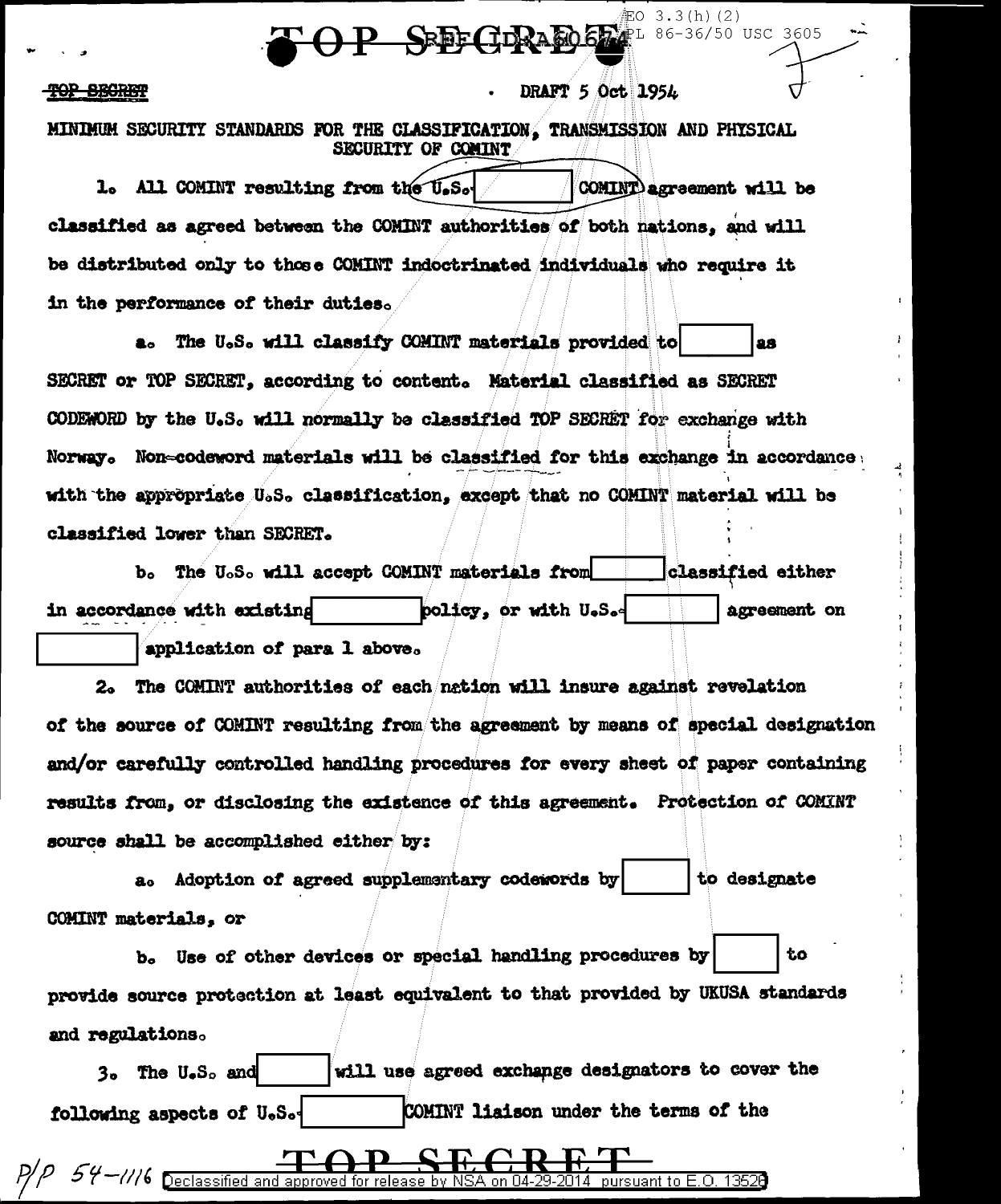

#### <u>NP SECRET</u>

agreement:

EO  $3.3(h)$  (2) <u>è</u>l 86-36/50 USC 3605

COMINT materials (including results derived therefrom) provided by the U.S. td (including U.K. produced items) which can be integrated into COMINT products.

b. COMINT materials (including results derived therefrom) provided by which must be given special handling, and which under no the U.S. to circumstances can be passed to other than personnel.

c. COMINT materials provided by to the U.S.  $(1)$ agrees to use supplementary codewords as in 2a above, such codewords may be used to cover, insofar as practicable, these aspects of U.S. COMINT liaison.)

 $4.1$ desires to use some device or special handling procedure for protection of COMINT source instead of supplementary codewords. and does not want individual sheets of material marked with agreed exchange designators, it shall be permissible to use the designator on the cover sheet  $(s)$  only for each shipment of material. In this event the U.S. must be assured that all material will receive limited and controlled handling and distribution within the

COMINT activity.

5. Documents containing COMINT information should be double-wrapped and addressed to a COMINT indoctrinated officer (by name, not function); the inner envelope should bear the appropriate security classification. As a minimum security requirement, such documents must be sent by hand of officer or by a secure courier service.

 $a_{o}$  Documents from the U.S. to will be addressed to a designated COMINT recipient, and will be transmitted to such recipient through

TOP SECRET

2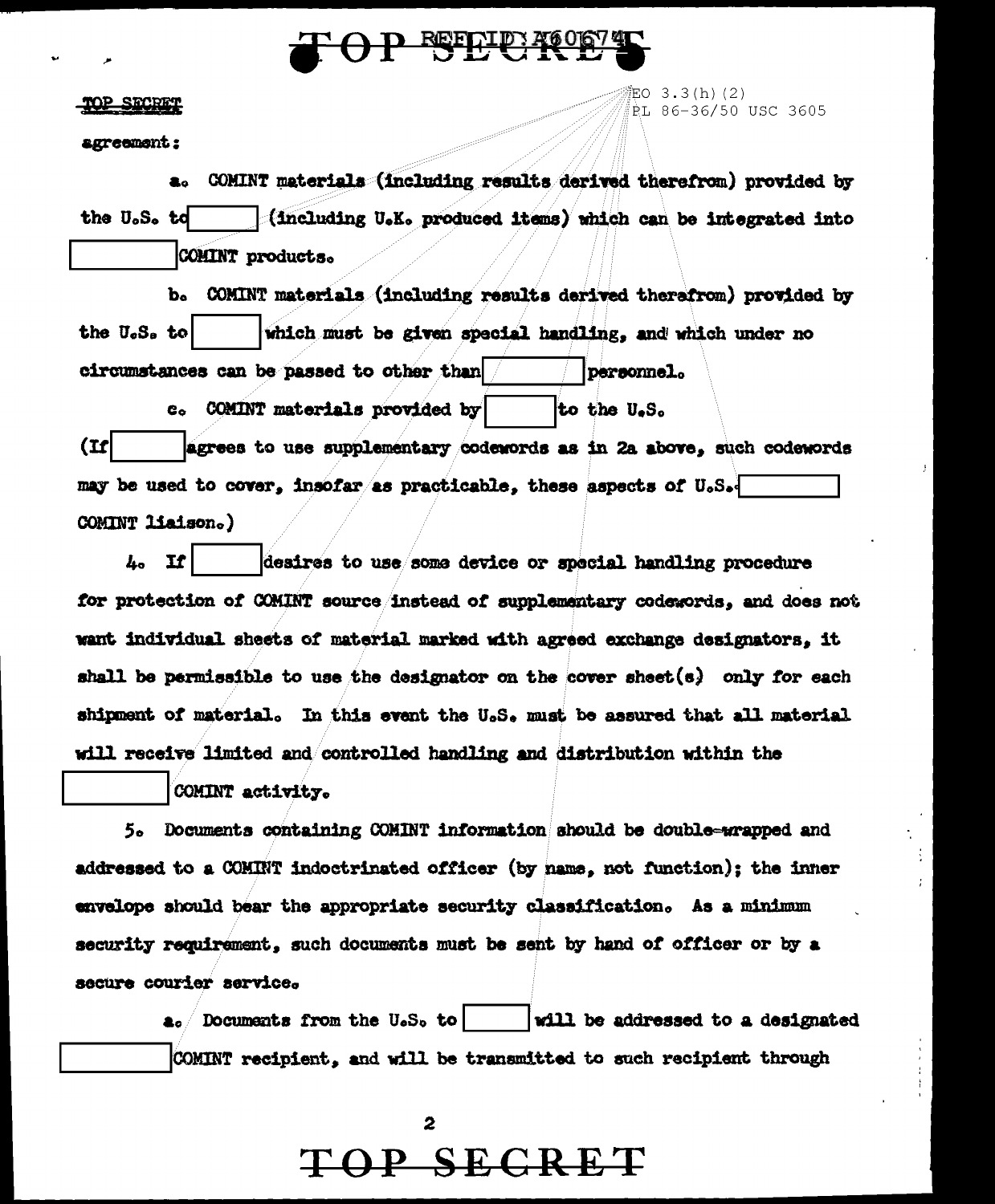## **REE ED 360674**

### EO 3.3(h)(2)<br>PL 86-36/50 USC 3605

### TOP SECTET

the NSA Liaison Officer in The NSA liaison officer will receive from the recipient properly executed receipts for all materials delivered. b. Documents from to the U.S. will be addressed to and delivered to the NSA Liaison Officer in He will receipt for all materials so received.

6. If comint materials is transmitted within either nation by electrical means or by any physical means not completely secure, it must be encrypted in a secure cryptographic channel reserved exclusively for this requirement. The COMINT authorities of each nation must additionally insure that when COMINT is transmitted to the other it is encrypted in a cryptographic channel specially approved by COMINT authorities of the other nation.

**COMINT** a. Electrical communications between the U.S. and organisations will be so arranged that it will not be possible to identify such communications as being between the respective COMINT organizations.

b. The U.S.will establish a private cryptochannel for direct communications between the NSA liaison officer and the Director, NSA. This channel will be the exclusive channel for passing communications which must be handled in COMINT channels only.

to the U.S. will be either encrypted by the c. Messages from in a cryptographic system provided by the U.S. and passed in encrypted form to the NSA liaison officer for transmission to the Director, NSA, via channels specifically agreed upon between the U.S. and . or they will be passed directly to the NSA liaison officer for encryption and transmission to the Director, NSA.

7. The highest standard of physical security must be applied to the custody of COMINT by all persons authorized to receive it. Normally, except when in transit under conditions prescribed herein, COMINT materials and communications relating thereto must at all times be:

**SECRET**